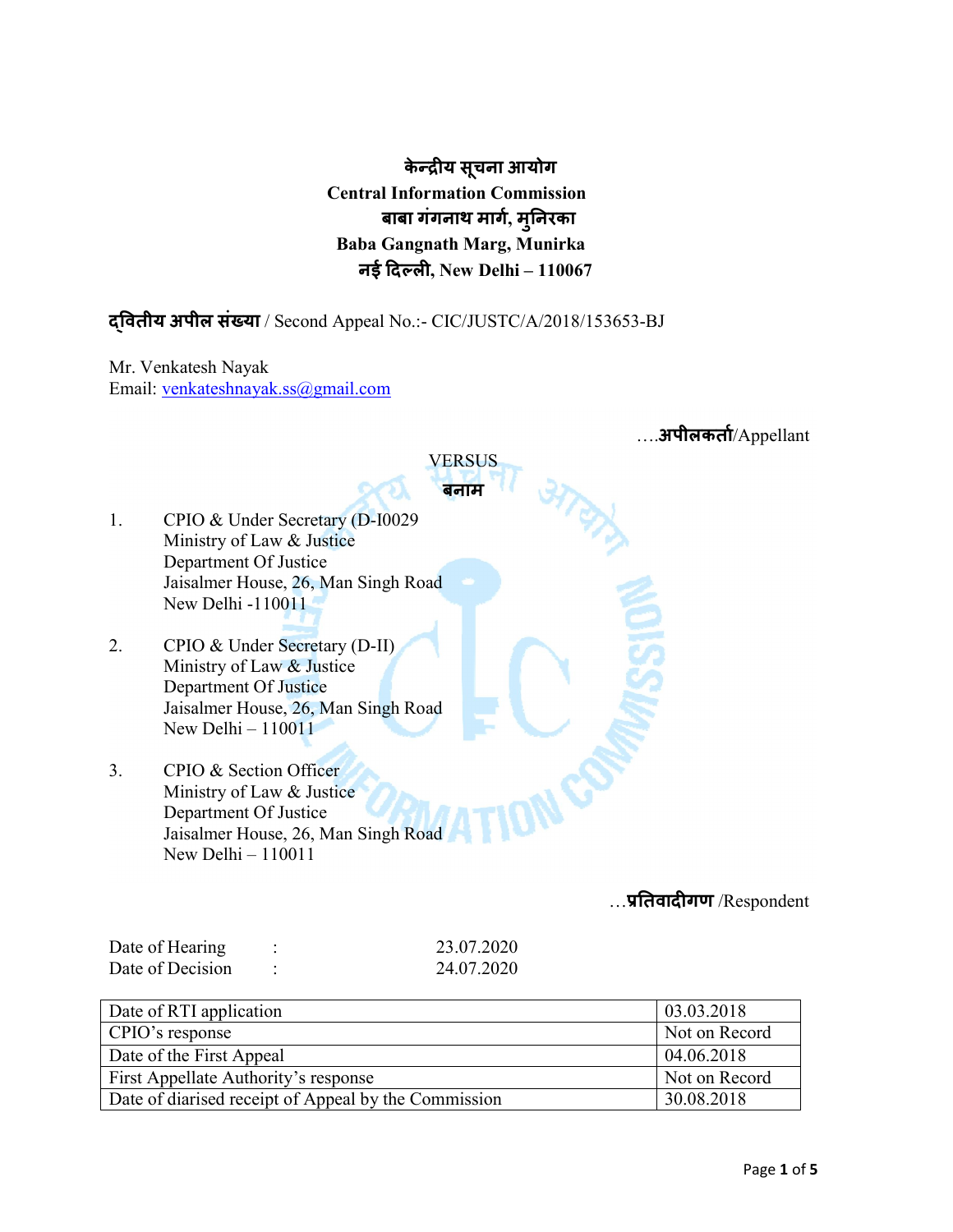## O R D E R

## FACTS:

The Appellant vide his RTI application sought information on 05 points regarding the unstarred question no 2187 replied by the Hon'ble Minister for State for Law and Justice and Corporate Affairs, on 05/01/2018, in the Rajya Sabha; photocopy of the request sent by the Government of India to Chief Justices of High Courts for ensuring due consideration to be given to suitable candidates belonging to SCs, STs, OBCs, Minorities and Women while sending proposals for appointment as Judges of those High Courts; photocopy of all replies received from Chief Justices, if any, till the date of RTI application, relating to the request mentioned above and issues related thereto.

Dissatisfied due to non – receipt of any response from the CPIO, the Appellant approached the FAA. The reply of the CPIO/ Order of the FAA, if any, is not on the record of the Commission.

**STATION** 

### HEARING:

Facts emerging during the hearing: The following were present: Appellant: Mr. Venkatesh Nayak in person; Respondent: Absent;

The Appellant re-iterated the contents of his RTI application and stated that no reply was received by him till the filing of the instant Appeal before the Commission. While stating that the CPIO replied to him vide letter dated 27.08.2018, the Appellant submitted that the First Appeal was not replied, till date. During the hearing the Appellant referred to the reply of the CPIO and stated that points 01 and 02 of the RTI application were not answered to his satisfaction since no clear and cogent reason was provided regarding non-disclosure of information apart from mentioning that communication/ letter between the Chief Justice and the Government as sought by the Appellant are not disclosed. As regards point no 03, the Appellant stated that although a reference was made to the Memorandum of Procedures regarding appointment of judges, the same did not address the issue of due consideration given to candidates belonging to SCs, STs, OBCs, Minorities and Women while sending proposals for appointment as Judges. While expressing his satisfaction on the reply provided on point no 04 of RTI application, the Appellant submitted that with regard to point no 05, the reference made by the Respondent to the order of the Hon'ble Supreme Court in SLP (C) No 32855/2009 dated 04.12.2009 in CPIO and Anr vs Subhash Chandra Agrawal to deny information u/s 8 (1)(b) of the RTI Act, 2005 was not tenable at this stage since the said matter had been finally decided by the Apex Court in Civil Appeal No 10044/10045/2683 of 2010 vide judgement dated 13.11.2019 wherein the CPIO, Supreme Court of India was directed to re-examine the matter after following the procedure under Section 11(1) of the RTI Act as the information related to third parties. During the hearing, the Appellant stated that at this stage he would be satisfied if the total number of proposals relating to SC, ST, OBC, Minorities and Women candidates is provided to him.

The Commission observed that the RTI Act, 2005 stipulates time limits in its various provisions relating to responding to RTI Applications, transfer of applications, filing and disposing of first appeal to ensure that a culture of information dissemination is strengthened so that a robust functioning of the democracy gets established. This was recognised by the Hon'ble High Court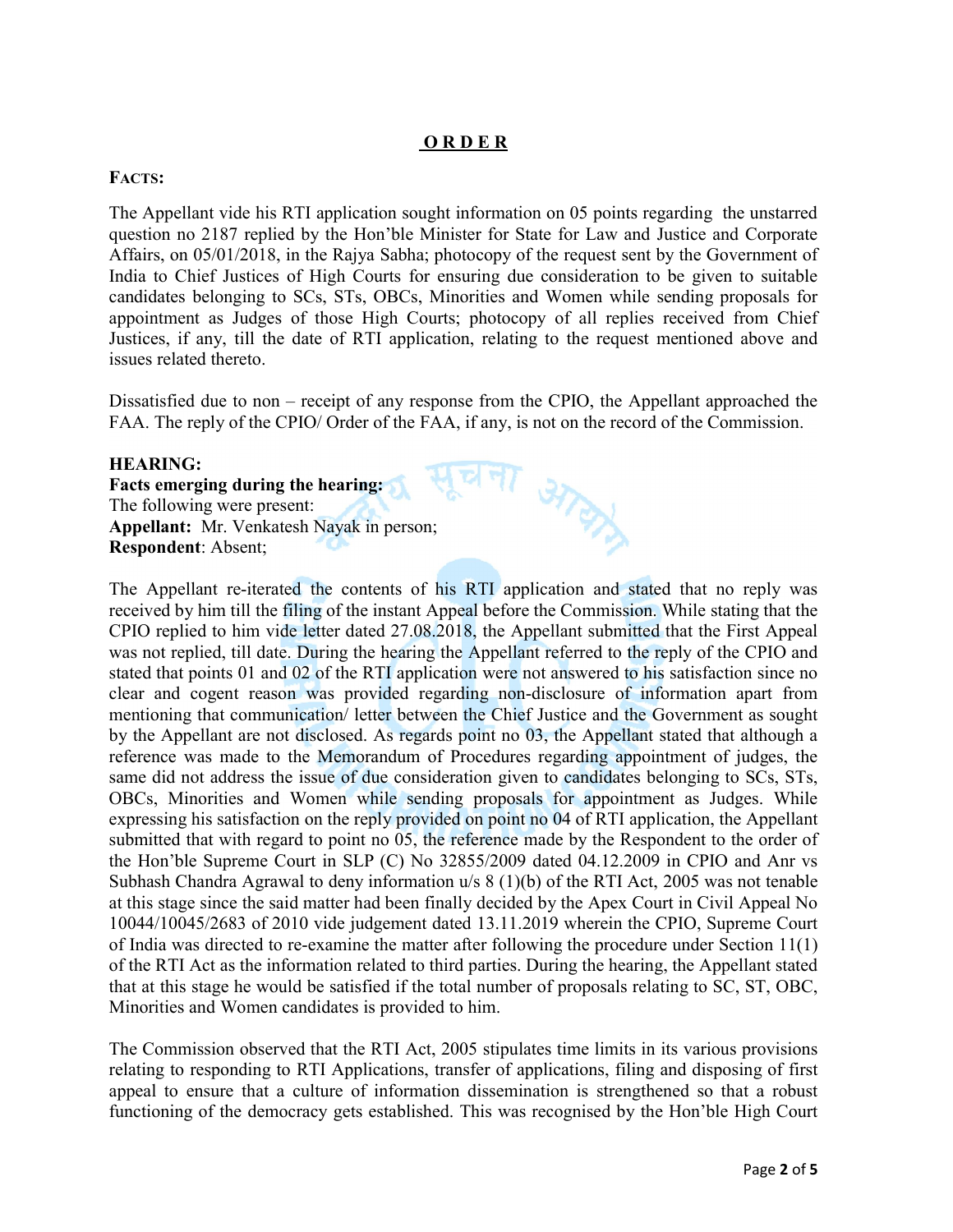of Delhi in Mujibur Rehman vs Central Information Commission (W.P. (C) 3845/2007)(Dated 28 April, 2009) wherein it was held as under:

*"14.......The court cannot be unmindful of the circumstances under which the Act was framed, and brought into force. It seeks to foster an "openness culture" among state agencies, and a wider section of "public authorities" whose actions have a significant or lasting impact on the people and their lives. Information seekers are to be furnished what they ask for, unless the Act prohibits disclosure; they are not to be driven away through sheer inaction or filibustering tactics of the public authorities or their officers. It is to ensure these ends that time limits have been prescribed, in absolute terms, as well as penalty provisions. These are meant to ensure a culture of information disclosure so necessary for a robust and functioning democracy."* 

Furthermore, the Hon'ble Delhi High Court in the matter of J P Aggarwal v. Union of India (WP (C) no. 7232/2009 clearly stated that the PIO acts as the Pivot for enforcing the implementation of the Act. The relevant extracts of the decision are as under:

*"* 7*"it is the PIO to whom the application is submitted and it is who is responsible for ensuring that the information as sought is provided to the applicant within the statutory requirements of the Act. Section 5(4) is simply to strengthen the authority of the PIO within the department; if the PIO finds a default by those from whom he has sought information. The PIO is expected to recommend a remedial action to be taken". The RTI Act makes the PIO the pivot for enforcing the implementation of the Act."*

*8………….The PIO is expected to apply his / her mind, duly analyse the material before him / her and then either disclose the information sought or give grounds for non-disclosure."*

*Furthermore, the Hon'ble Delhi High Court in the case of Shri Vivek Mittal v. B.P. Srivastava, W.P.(C) 19122/2006 dated 24.08.2009 had upheld the view of the CIC and observed that*

*"…..The Act as framed, castes obligation upon the CPIOs and fixes responsibility in case there is failure or delay in supply of information. It is the duty of the CPIOs to ensure that the provisions of the Act are fully complied with and in case of default, necessary consequences follow".*

*Furthermore, the Hon'ble High Court of Delhi in the matter of R.K. Jain vs Union of India, LPA No. 369/2018, dated 29.08.2018, held as under:*

*"9………………………….. That apart, the CPIO being custodian of the information or the documents sought for, is primarily responsible under the scheme of the RTI Act to supply the information and in case of default or dereliction on his part, the penal action is to be invoked against him only.*"

The Commission also noted that it should be the endeavour of the CPIO to ensure that maximum assistance should be provided to the RTI applicants to ensure the flow of information. In this context, the Commission referred to the OM No.4/9/2008-IR dated 24.06.2008 issued by the DoP&T on the Subject "*Courteous behavior with the persons seeking information under the RTI Act, 2005"* wherein it was stated as under:

*"The undersigned is directed to say that the responsibility of a public authority and its public information officers (PIO) is not confined to furnish information but also to provide necessary help to the information seeker, wherever necessary."*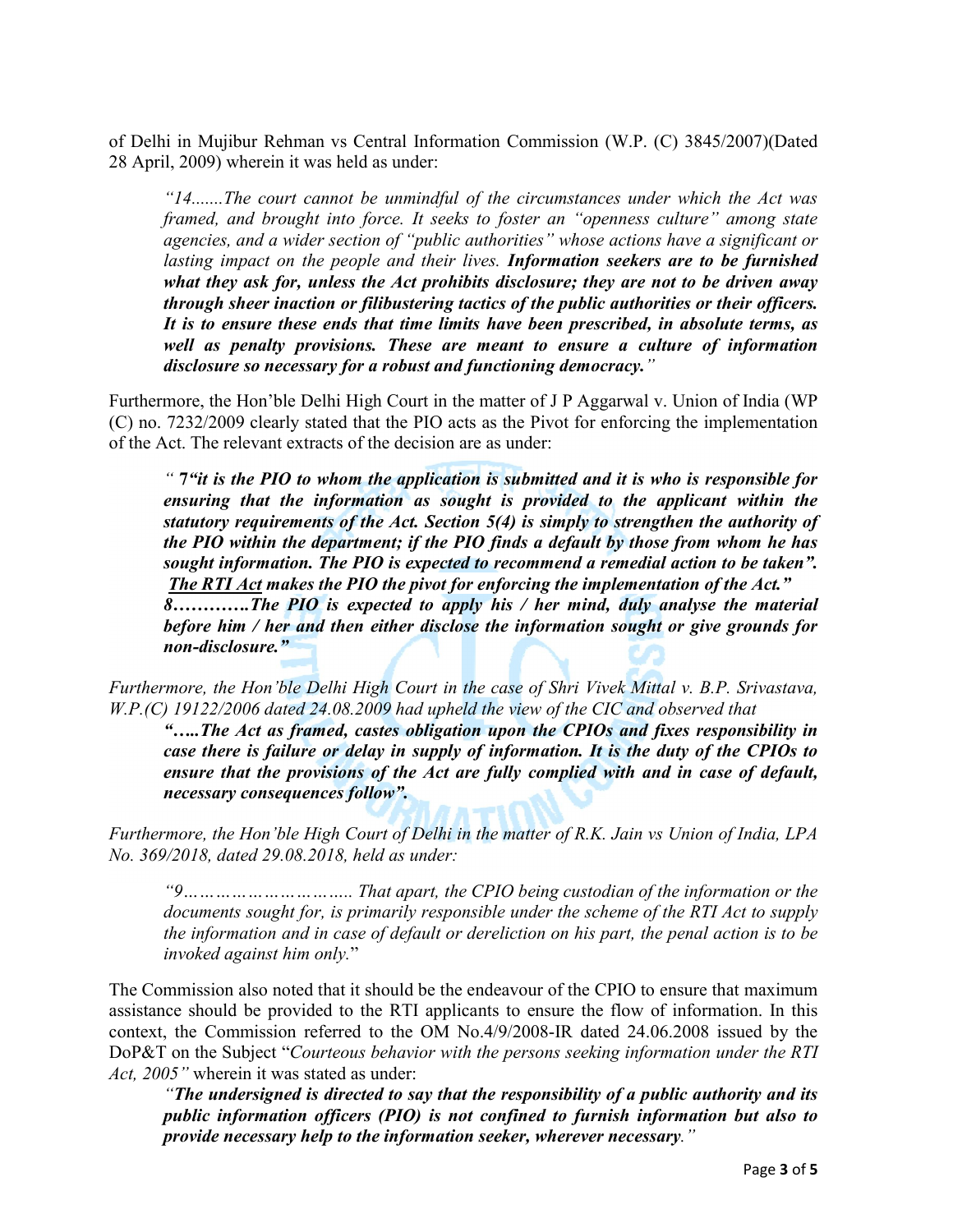Furthermore, in OM No. 20/10/23/2007-IR dated 09.07.2009, issued by the M/o Personnel, Public Grievances and Pensions, D/o Personnel and Training, while elaborating on the duties and responsibilities of the FAA, it was stated that:

*"3. Deciding appeals under the RTI Act is a quasi judicial function. It is, therefore, necessary that the appellate authority should see that the justice is not only done but it should also appear to have been done. In order to do so, the order passed by the appellate authority should be a speaking order giving justification for the decision arrived at.*

*5..............................The Act provides that the first appellate authority would be an officer senior in rank to the CPIO. Thus, the appellate authority, as per provisions of the Act, would be an officer in a commanding position vis a vis' the CPIO. Nevertheless, if, in any case, the CPIO does not implement the order passed by the appellate authority and the appellate authority feels that intervention of higher authority is required to get his order implemented, he should bring the matter to the notice of the officer in the public authority competent to take against the CPIO. Such competent officer shall take necessary action so as to ensure implementation of the RTI Act. "*

### DECISION:

Keeping in view the facts of the case and the submissions made by the Appellant and in the light of the decisions cited above as also the provisions of the Act as per which a clear, cogent and timely response ought to be provided by the CPIO/ FAA, the Commission instructs the Respondent to FAA, D/o Justice, M/o Law and Justice to examine the RTI Application/ First Appeal and provide a clear, cogent and precise response to the Appellant within a period of 30 days from the date of receipt of this order depending upon the condition for containment of the Corona Virus Pandemic in the Country.

The Commission also instructs the Respondent Public Authority to convene periodic conferences/seminars to sensitize, familiarize and educate the concerned officials about the relevant provisions of the RTI Act, 2005 for effective discharge of its duties and responsibilities.

The Appeal stands disposed accordingly.

(The order will be posted on the website of the Commission)

(Bimal Julka) (बमल जु का)

(Chief Information Commissioner) (मुख्य सूचना आयुक्त)

Authenticated true copy

(अभिप्रमाणित सत्यापित प्रति)

(K.L. Das) (के.एल.दास) (Dy. Registrar) (उप-[पंजीयक](mailto:kl.das@nic.in)) 011-26186535/ kl.das@nic.in दिनांक / Date: 24.07.2020